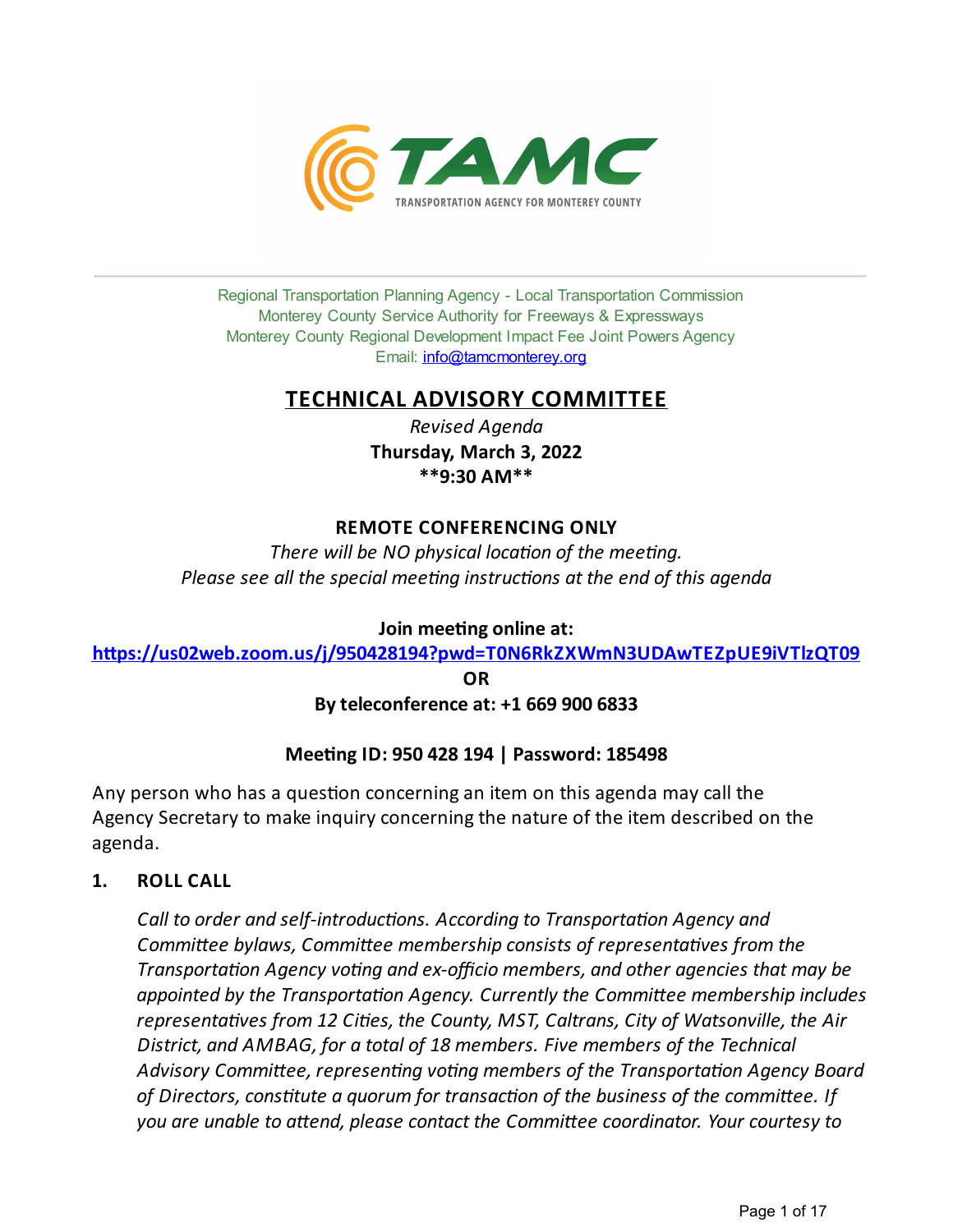*the other members to assure a quorum is appreciated.*

## **2. PUBLIC COMMENTS**

Any member of the public may address the Committee on any item not on the agenda but within the jurisdiction of the Committee. Under this item, each member of the public is allowed three minutes to address concerns. Comments in items on this agenda may be given when that agenda item is discussed. Persons who wish to address the Committee for public comment or on an item on the agenda are encouraged to submit comments in writing to Maria at maria@tamcmonterey.org by 5:00 pm the Tuesday before the meeting, and such comments will be distributed to the Committee before the meeting.

## **3. BEGINNING OF CONSENT AGENDA**

Approve the staff recommendations for items listed below by majority vote with one motion. Any member may pull an item off the Consent Agenda to be moved to the end of the **CONSENT AGENDA** for discussion and action.

**3.1 APPROVE** the draft Technical Advisory Committee Minutes for February 3, 2022.

**- Zeller**

## **END OF CONSENT AGENDA**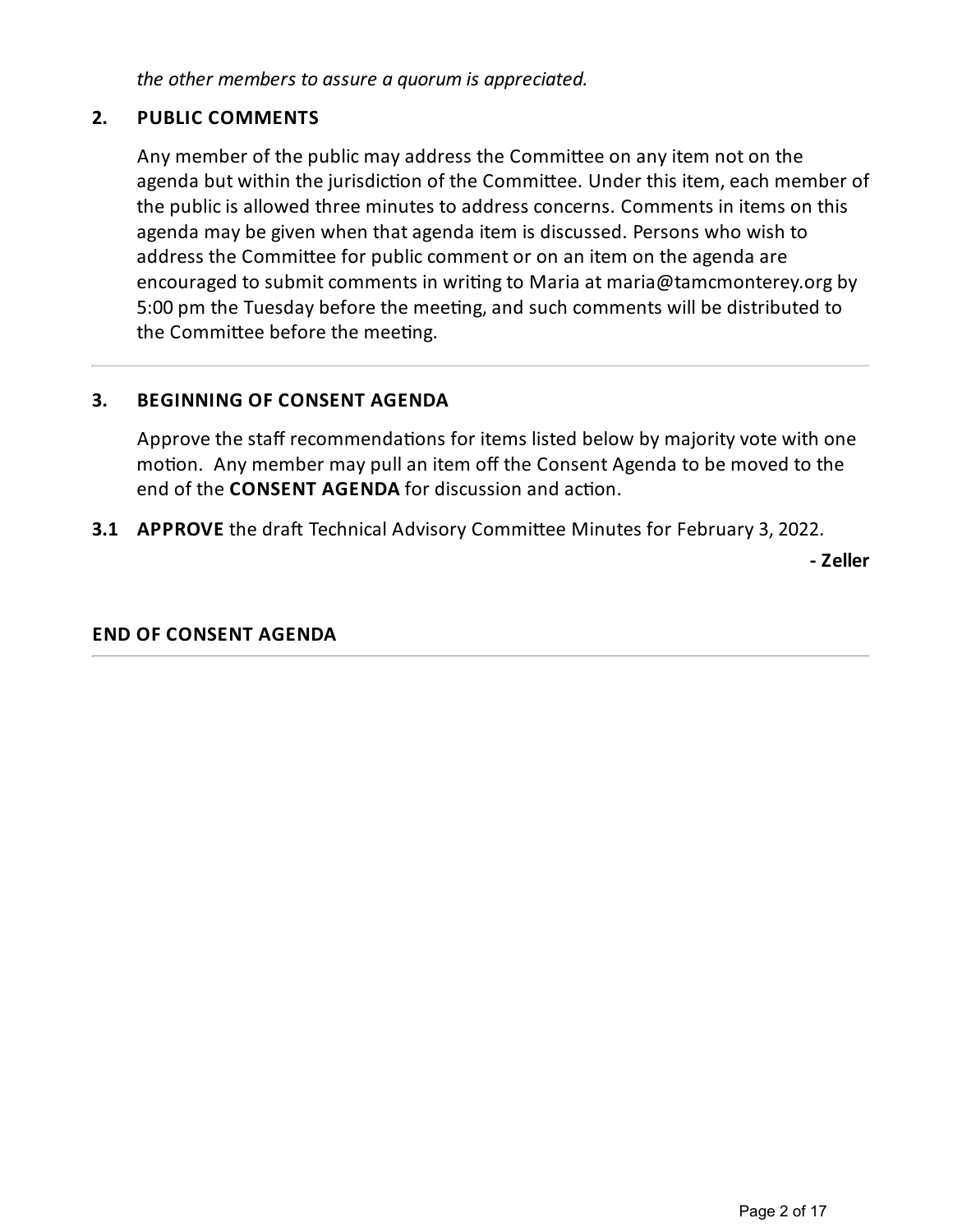- **4. 2022 Monterey County Bike Map**
	- 1. **RECEIVE** update on the 2022 Monterey County Bike Map Update;and
	- 2. **PROVIDE** input on the working draft maps and major route changes.

**- Strause**

*Transporta on Agencystaff began an updateto the 2022 Monterey County Bike Map Updatein January 2022. The primary updates include adding new and upgraded bikewayfacili es that wereconstructed sincethe 2016 Bike Map and improving* the *accessibility* for *map users* at the local level.

**5. RECEIVE** update and **PROVIDE** input as to positions on proposed state legislation.

**- Watson**

*Staff seeks Commi'eeinput on three bills proposed bythestatelegislature, one about electric bikes, one about environmental exemptions, and one about general plans.*

**6.** RECEIVE update on 2022-2026 Metropolitan Transportation Improvement Program (MTIP) for FFY 2023 to FFY 2026

**- Condon (AMBAG)**

*As a Metropolitan Planning Organiza on, the Associa on of Monterey Bay Area Governments (AMBAG) prepares the Metropolitan Transporta on Improvement Program (MTIP), a mul -year program of proposed projects for major highway, arterial, transit, and bikeway projects. AMBAG updates the MTIP everytwo years and is currently preparing the MTIP for FFY 2023 to FFY 2026.*

**7. DISCUSS** the return to in-person Technical Advisory Committee meetings.

**- Bilse**

It is recommended that the Committee discuss how and where to conduct future in*person mee ngs, in light of thefact that the COVID-19 pandemic State of Emergency declared by Governor Newsom, allowing the Transportation Agency Board of Directors and Commi'ees to meet remotely, willexpire on March 31, 2022.*

- **8. ANNOUNCEMENTS**
- **9. ADJOURN**

### **ANNOUNCEMENTS**

Next Committee meeting: **Thursday, April 7, 2022 at 9:30am**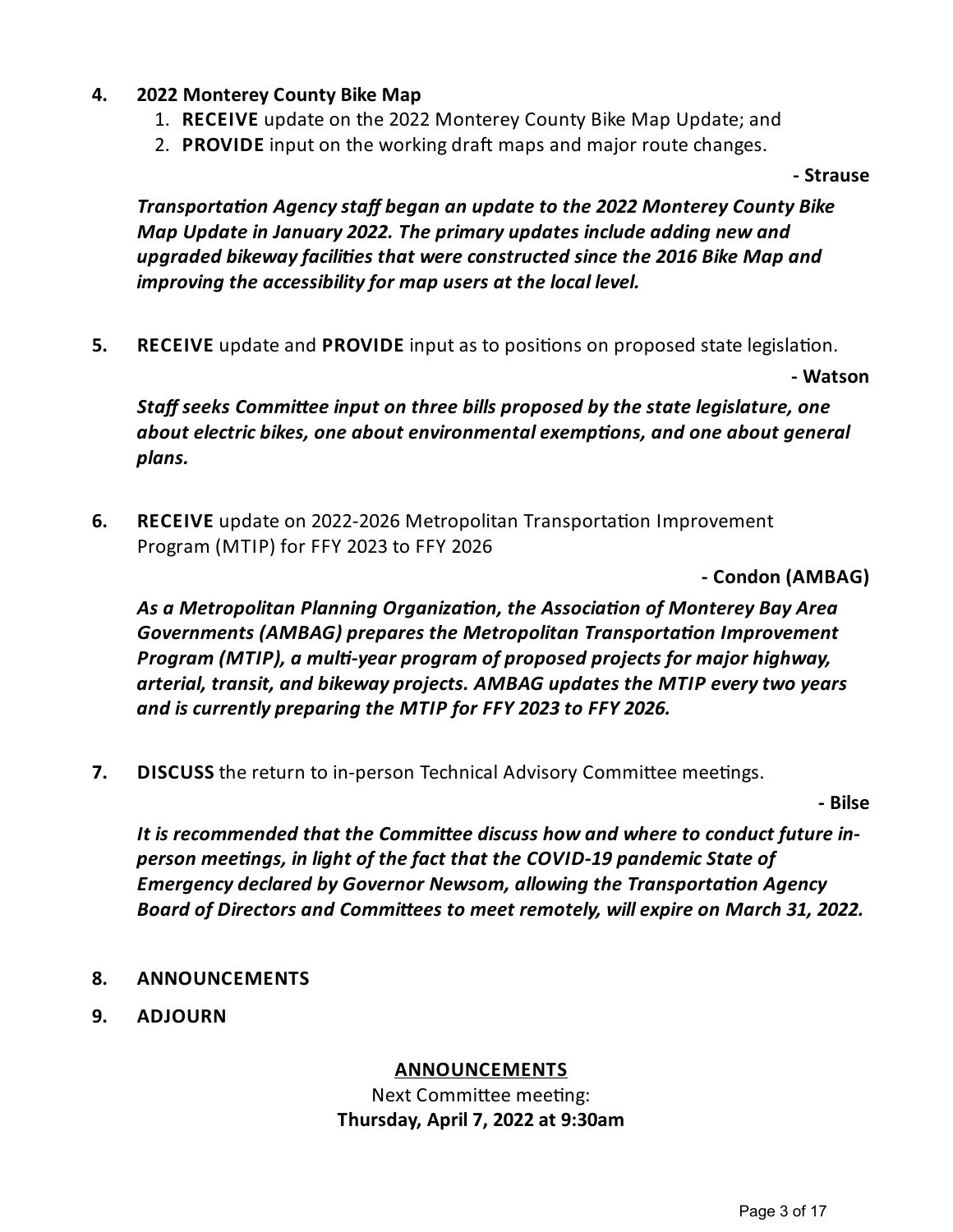## Important Meeting Information

Remote Meetings: On March 12, 2020, Governor Newsom issued Executive Order N-25-20, which enhanced State and Local Governments ability to respond to COVID-19 Pandemic based on Guidance for Gatherings issued by the California Department of Public Health. The Executive Order specifically allowed local legislative bodies to hold meetings via teleconference and to make meetings accessible electronically, in order to protect public health. That order expired on September 30, 2021. Governor Newsom has now signed AB 361, and the TAMC Board of Directors approved a resolution to enact AB 361 on September 22, 2021. This legislation permits teleconferencing for Brown Act meetings during a state of emergency. Thus, TAMC meetings will convene remotely, until further notice. For remote meetings, the public is strongly encouraged to use the Zoom app for best reception. Prior to the meeting, participants should download the Zoom app at: https://zoom.us/download</u>. A link to simplified instruction for the use of the Zoom app is: https://blog.zoom.us/wordpress/2018/07/03/video-communications-best-practice-guide/

Remote Meeting Public Comment: Due to current circumstances, there may be limited opportunity to provide verbal comments during remote meetings. Persons who wish to address the Committee for public comment or on an item on the agenda are encouraged to submit comments in writing to [maria@tamcmonterey.org](mailto:maria@tamcmonterey.org) by 5:00pm the Monday before the meeting. Such comments will be distributed to the Committee before the meeting. Members of the public participating by Zoom are instructed to be on mute during the proceedings and to speak only when public comment is allowed, after requesting and receiving recognition from the Chair.

Agenda Packet and Documents: Any person who has a question concerning an item on this agenda may call or email the Agency office to make inquiry concerning the nature of the item described on the agenda. Complete agenda packets are on display online at the Transportation Agency for Monterey County website. Documents relating to an item on the open session that are distributed to the Committee less than 72 hours prior to the meeting shall be available for public review at the Agency website. Agency contact information is as follows:

Transportation Agency for Monterey County www.tamcmonterey.org Office is closed an all employees are working remotely until further notice TEL: 831-775-0903 EMAIL: info@tamcmonterey.org

Agenda Items: The agenda will be prepared by Agency staff and will close at noon nine (9) working days before the regular meeting. Any member of the Committee may request in writing an item to appear on the agenda. The request shall be made by the agenda deadline and any supporting papers must be furnished by that time or be readily available.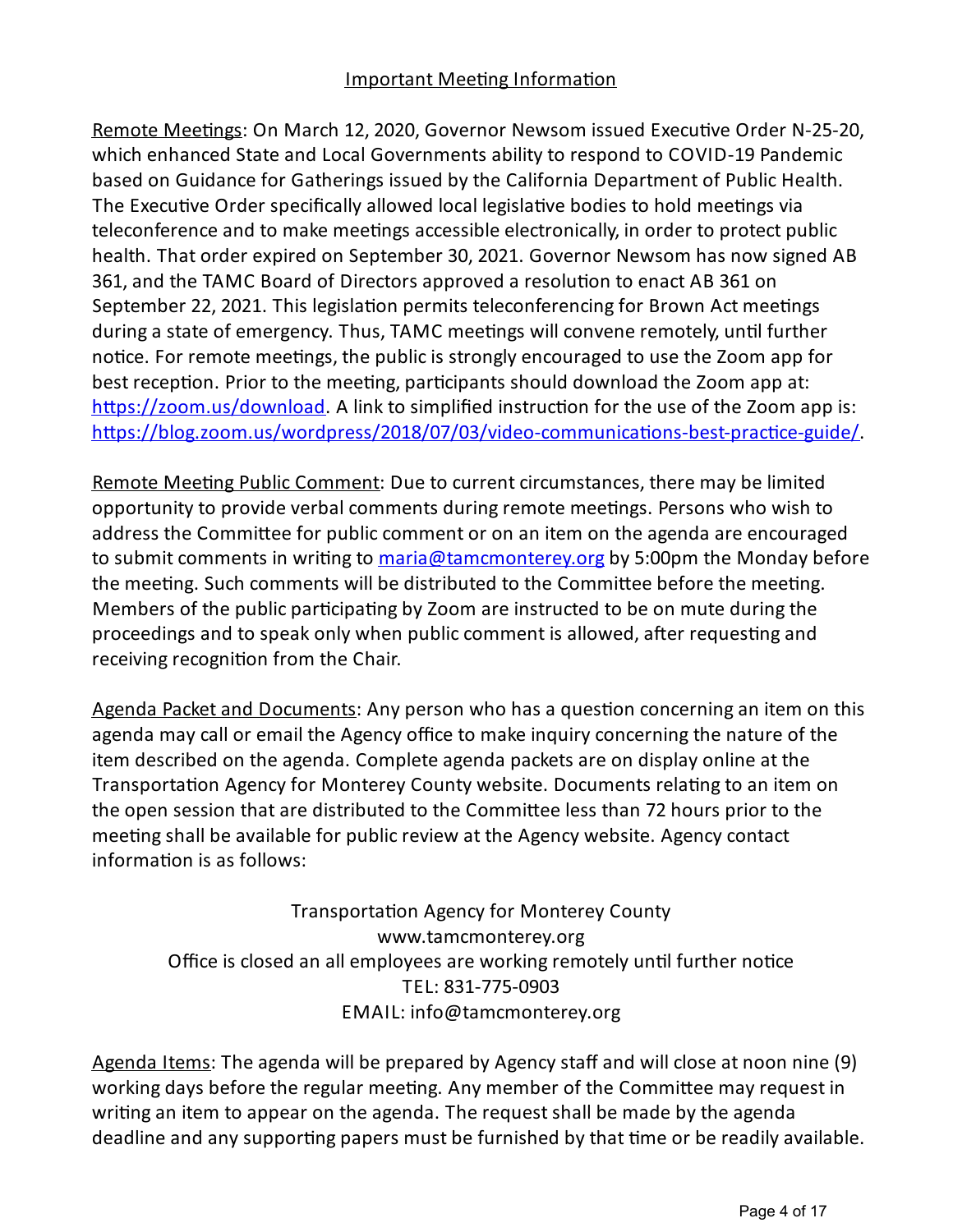Alternative Agenda Format and Auxiliary Aids: If requested, the agenda shall be made available in appropriate alternative formats to persons with a disability, as required by Section 202 of the Americans with Disabilities Act of 1990 (42 USC Sec. 12132), and the federal rules and regulations adopted in implementation thereof. Individuals requesting a disability-related modification or accommodation, including auxiliary aids or services, may contact Transportation Agency staff at 831-775-0903. Auxiliary aids or services include wheelchair accessible facilities, sign language interpreters, Spanish language interpreters, and printed materials in large print, Braille or on disk. These requests may be made bya person with a disability who requires a modification or accommodation in order to participate in the public meeting and should be made at least 72 hours before the meeting. All reasonable efforts will be made to accommodate the request.

## **CORRESPONDENCE, MEDIA CLIPPINGS, and REPORTS - No items this month**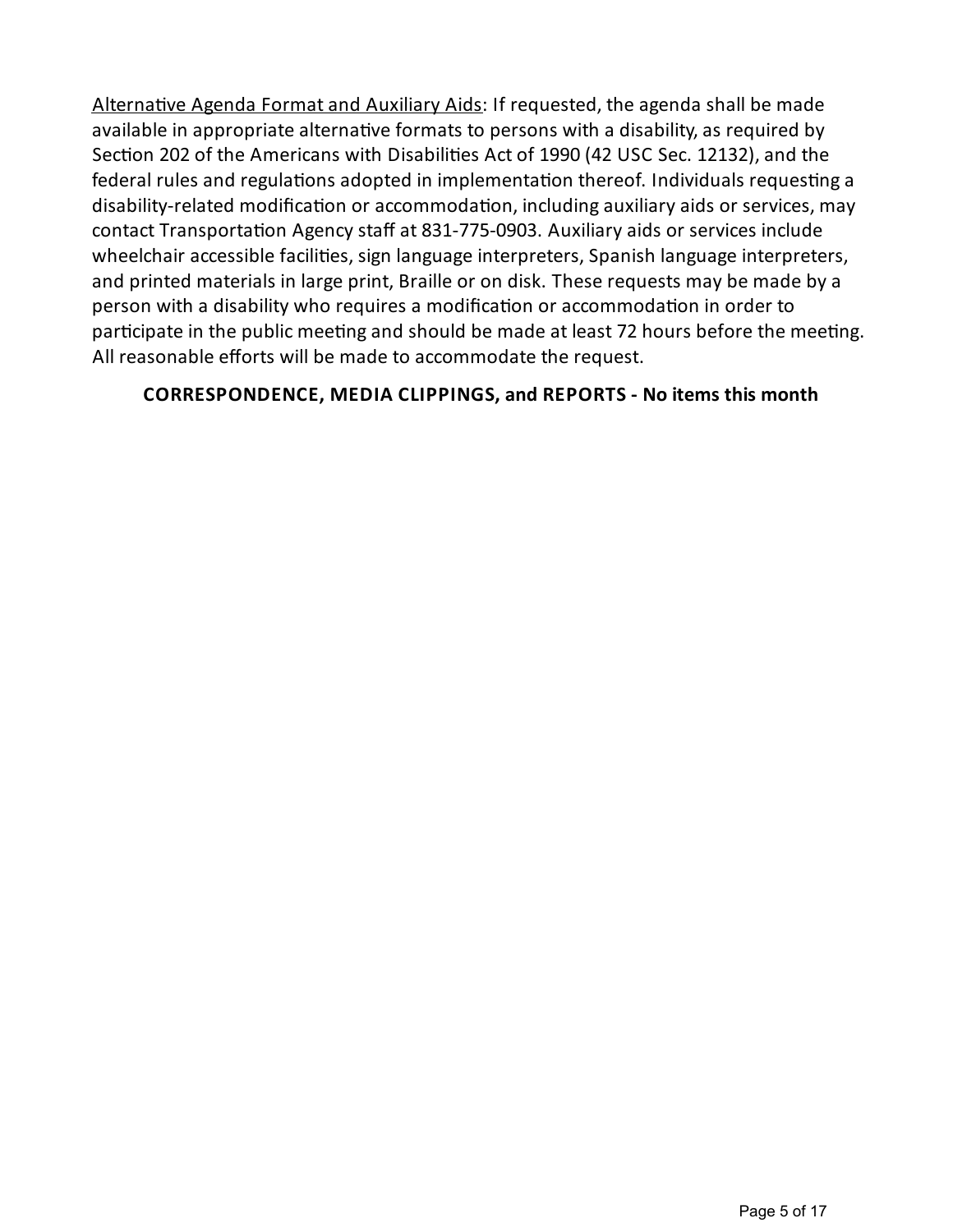

# *Memorandum*

| Subject:             | Draft TAC February 3, 2022 Minutes                         |
|----------------------|------------------------------------------------------------|
| <b>Meeting Date:</b> | March 3, 2022                                              |
| From:                | Michael Zeller, Director of Programming & Project Delivery |
| To:                  | <b>Technical Advisory Committee</b>                        |

#### **RECOMMENDED ACTION:**

APPROVE the draft Technical Advisory Committee Minutes for February 3, 2022.

#### ATTACHMENTS:

Draft February TAC Minutes  $\mathbf{D}$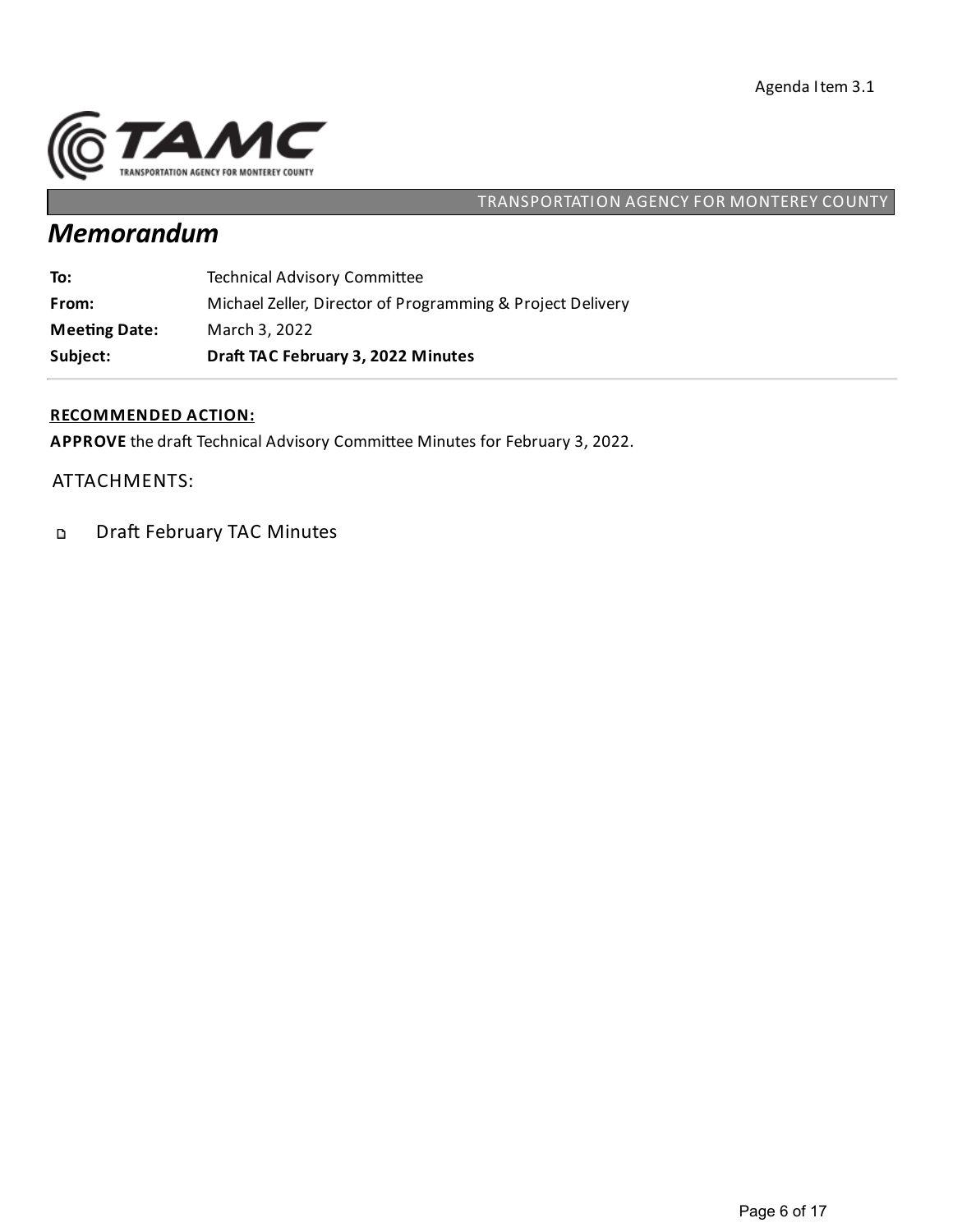## **TECHNICAL ADVISORY COMMITTEE MINUTES**

## **Meeting held via Zoom**

## **Draft Minutes of Thursday, February 3, 2022**

| <b>COMMITTEE MEMBERS</b>                                | <b>MAR</b> | <b>APR</b>      | <b>MAY</b>                  | <b>JUN</b> | <b>AUG</b> | <b>SEP</b> | <b>OCT</b> | <b>NOV</b> | <b>DEC</b>   | <b>JAN</b> | <b>FEB</b> |
|---------------------------------------------------------|------------|-----------------|-----------------------------|------------|------------|------------|------------|------------|--------------|------------|------------|
|                                                         | 21         | 21              | 21                          | 21         | 21         | 21         | 21         | 21         | 21           | 22         | 22         |
| R. Harary, Carmel-by-the-Sea<br>(R. Culver)             | P          | P               | P                           | P          | P          | P          | P          | P          | N            | P          | P          |
| J. Guertin, Del Rey Oaks                                |            |                 |                             |            |            | P          |            |            | $\mathbf{o}$ |            |            |
| P. Dobbins Gonzales<br>(vacant)                         | P          | P               | P                           | P          | P          |            | P          |            |              | E          | P          |
| D. Pike, Greenfield<br>(T. Nisich)                      |            |                 | P/P(A) P/P(A) P/P(A) P/P(A) |            | P          | P/P(A)     | P          | P          | М            | P(A)       | P          |
| O. Hurtado, King City<br>(S. Adams)                     | P          | P               | P                           | P          | P          | P          | P          | P          | Е            | P          | P          |
| B. McMinn, Marina<br>(E. Delos Santos)                  | P          | P               | P                           | P          | P          | P          |            | P          | E            | P          | P          |
| M. Garcia, Monterey Vice Chair<br>(A. Renny, F. Roveri) | P/P(A)     | P(A)            | P(A)                        | P(A)       | P/P(A)     | P(A)       | P(A)       | P(A)       | T            | P          | P          |
| D. Gho, Pacific Grove<br>(J. Halabi)                    | P          | P               | P                           | P          | P/P(A)     | ${\sf P}$  | P          | P          | п            | P          | P          |
| A. Easterling, Salinas<br>(J. Serrano)                  | P          | P               | P                           | P          | P          | P          | P          | P          | N            | P          | P          |
| L. Gomez, Sand City<br>(A. Blair)                       | P          | P               | P                           | P          |            | P          | P          | P          | G            | P          | P          |
| L. Llantero, Seaside<br>(N. Patel)                      | P          | P               |                             | P          |            | P          | P          | P(A)       |              | P(A)       | P          |
| L. Gomez, Soledad<br>(O. Espinoza)                      |            |                 | P/P(A) P/P(A) P/P(A) P/P(A) |            |            | P          | P          | P          |              | P          | P          |
| C. Alinio, MCPW, Chair<br>(E. Saavedra)                 | P          | $P/P(A)$ $P(A)$ |                             |            |            | P          |            | P          |              | P          | P          |
| M. Taylor, AMBAG<br>(P. Hierling)                       | P          |                 | $P/P(A)$ $P/P(A)$           | P          | P          | P          | P          | P          |              | P          | P(A)       |
| O. Monroy-Ochoa, Caltrans<br>(K. McClendon)             | P          | P               | P                           | P          |            |            | P          |            |              | P          | E          |
| M. McCluney, CSUMB                                      |            |                 |                             |            | P          |            | P          | P          |              | P          | P          |
| A. Romero, MBUAPCD                                      |            |                 |                             |            |            |            |            |            |              |            |            |
| S. Campi, MST<br>(M. Overmeyer)                         | P(A)       | P(A)            |                             | P          | P          | P          | P          | P          |              | P          | P          |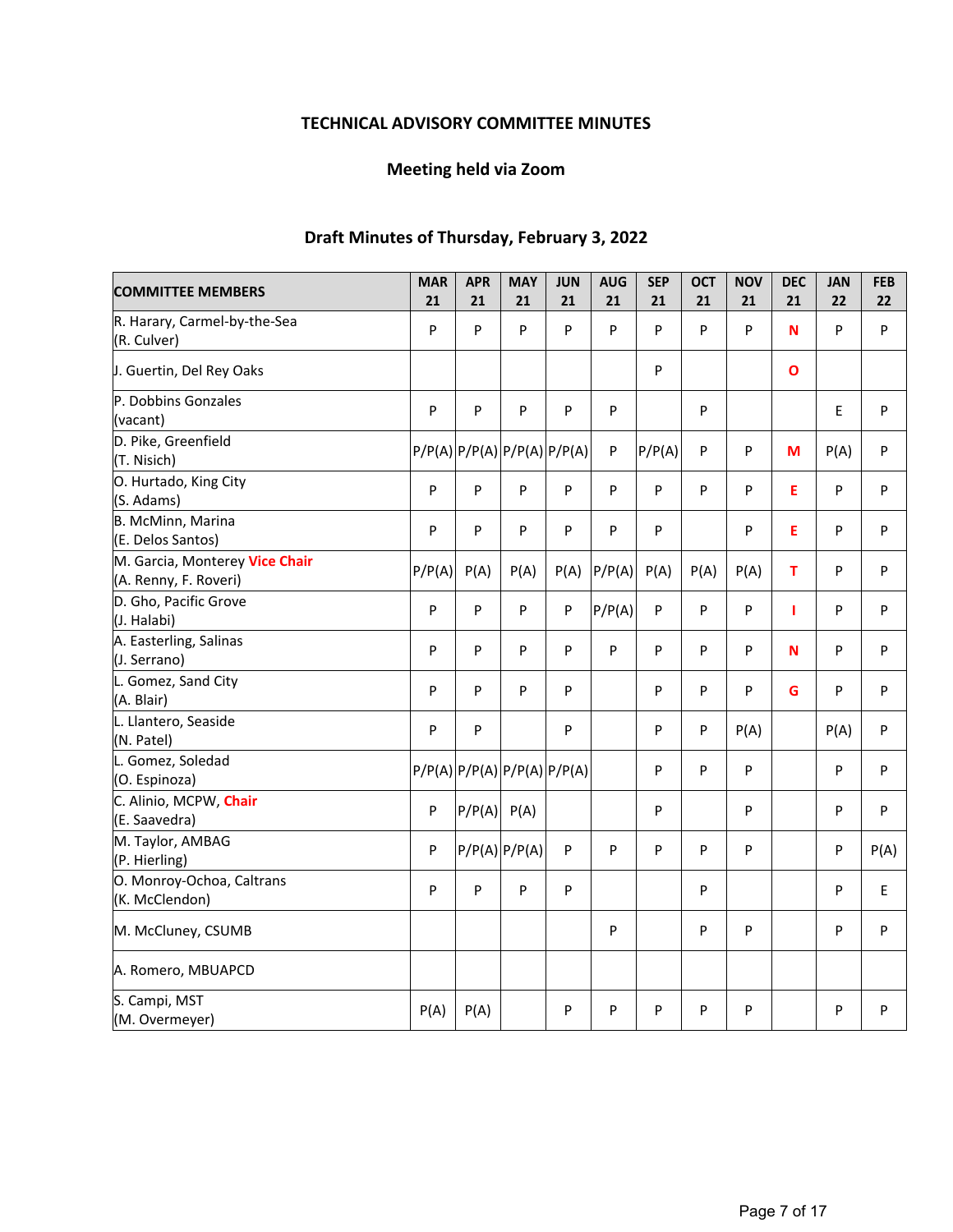| <b>STAFF</b>                                 |   | <b>APR</b> | <b>MAY</b> | <b>JUN</b> | <b>AUG</b> | <b>SEP</b> | <b>OCT</b> | <b>NOV</b> | <b>DEC</b> | <b>JAN</b> | <b>FEB</b> |
|----------------------------------------------|---|------------|------------|------------|------------|------------|------------|------------|------------|------------|------------|
|                                              |   | 21         | 21         | 21         | 21         | 21         | 21         | 21         | 21         | 22         | 22         |
| T. Muck, Executive Director                  |   | P          | P          |            | P          | P          | P          | P          |            | P          | P          |
| C. Watson, Director of Planning              |   |            |            |            |            |            | P          | P          |            |            |            |
| M. Zeller, Director of Programming & Project | P | P          | P          | P          | P          | P          | P          | P          |            | P          | P          |
| Delivery                                     |   |            |            |            |            |            |            |            |            |            |            |
| D. Bilse, Principal Engineer                 |   | P          | P          | P          | D          | P          | P          | P          |            | P          | P          |
| M. Montiel, Administrative Assistant         | P |            | P          | P          | D          | P          |            | P          |            | P          | P          |
| J. Strause, Transportation Planner           |   |            |            |            |            |            |            |            |            | P          |            |
| T. Wright, Public Outreach Coordinator       |   |            |            |            |            |            |            |            |            |            |            |
| L. Williamson, Senior Engineer               | P | P          |            |            |            | P          |            | P          |            | P          |            |
| A. Hernandez, Asst. Transportation Planner   |   |            |            |            |            | P          |            | P          |            | P          |            |
| A. Guther, Asst. Transportation Planner      |   |            |            |            |            |            |            | P          |            | P          |            |

#### **OTHERS PRESENT:**

 Chris Bjornstad, Caltrans D5 Fabian Hernandez, Member of Public Robert Culver, Alternate Carmel‐by‐the‐Sea

#### **1. ROLL CALL**

Chair Chad Alinio, Monterey County, called the meeting to order at 9:31 am. Introductions were made and a quorum was established.

#### **1.1 ADDITIONS OR CORRECTIONS TO AGENDA**  None.

**2. PUBLIC COMMENTS**  None.

#### **3. BEGINNING OF CONSENT AGENDA**

### **M / S / C: Harary / Gomez / unanimous Abstain: Patrick Dobbins**

3.1 **APPROVED** the Technical Advisory Committee meeting minutes for January 6, 2022.

#### **END OF CONSENT AGENDA**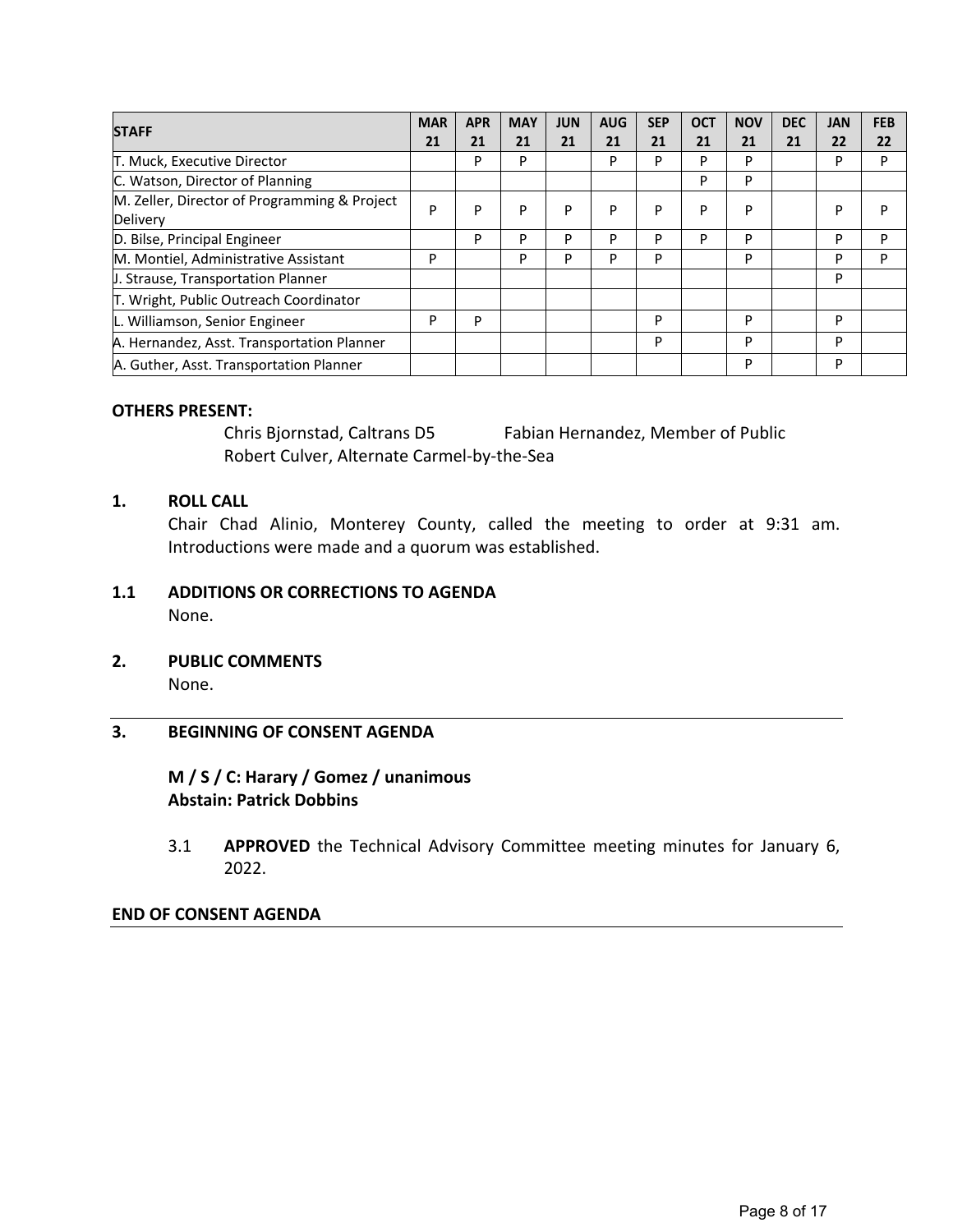#### **4. STANDARDIZED PARKING PENALTIES**

#### **M/S/C**

#### **Easterling/ Harary/ unanimous**

Andrew Easterling motioned for Transportation Agency staff to develop a spreadsheet tool to summarize parking citation fees for jurisdictions in Monterey County, the motion was seconded by Robert Harary.

Doug Bilse, Principal Engineer reported that the California Vehicle Code (CVC) recommends that agencies within the same county standardize parking penalties. He noted that section 40203.5(a) of the California Vehicle Code (CVC) states, "The schedule of parking penalties for parking violations and late payment penalties shall be established by the governing body of the jurisdiction where the notice of violation is issued." In conclusion Mr. Bilse noted that the Transportation Agency could assist local agencies meet this objective by establishing a tracking system to report the parking penalties of each jurisdiction in Monterey County. Each agency that volunteers to participate in the parking penalty tracking system will submit their parking penalty information to the Transportation Agency. Staff would prepare a simple spreadsheet of the parking penalties provided by the jurisdictions that decide to participate and report the findings to the TAC.

Robert Harary, City of Carmel, noted that the city has over 30 parking citation fees.

#### **5. REVIEW OF ASSEMBLY BILL 43**

Doug Bilse, Principal Engineer, provided a presentation on the Assembly Bill 43. He noted that the bill changes the California Vehicle Code and California Manual on Uniform Traffic Control Devices. Assembly Bill 43 was signed into law by Governor Newsome in 2021. The foundation for these changes was to give local authorities the ability to consider the safety of vulnerable pedestrian groups to establish lower speed limits than what was previously allowed by law.

#### **6. ANNOUNCEMENTS**

Mike Zeller, Director of Programming and Project Delivery mentioned that Laurie Williamson sent out an email to the committee regarding the Pavement Management Conditions. Staff requests the funding agreements from those interested in participating in the upcoming consultant work to evaluate pavement conditions. He noted that they should be approved by each jurisdiction and submitted by March 28, 2022.

Chris Bjornstad, Caltrans announced that the Active Transportation Plan will be completed next week and will be presented at a future meeting date.

Bob Harary, City of Carmel, introduced alternate Rob Culver the City's Public Works Superintendent. He noted that Mr. Culver will be filling in for Bob for the next few couple of months.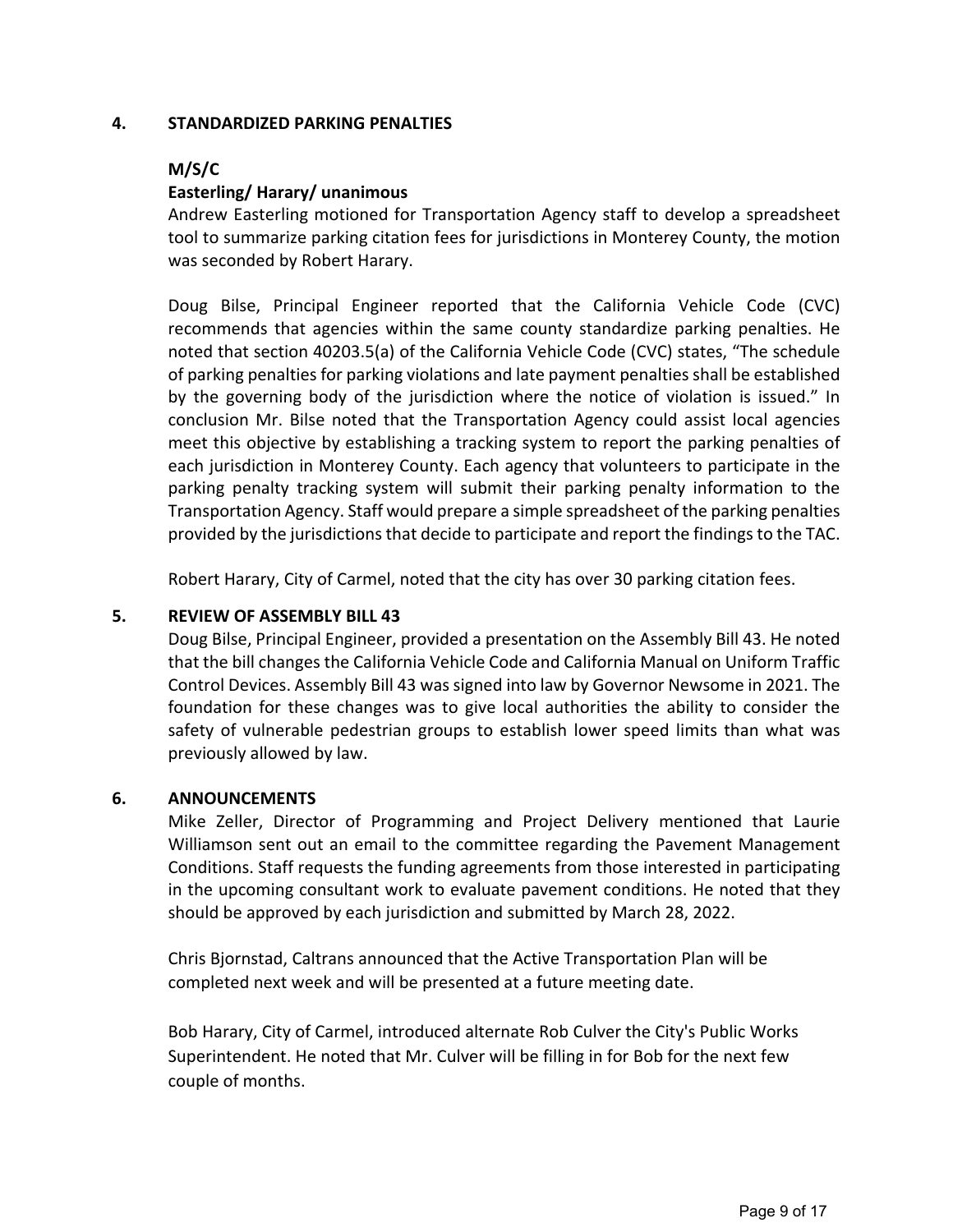Marissa Garcia, City of Monterey, requested a meeting to discuss the changes to High Quality Transit Service that might be impacted by environmental reviews related to vehicle miles traveled (VMT) analysis and CEQA. Principal Engineer Doug Bilse noted that he will coordinate a meeting with Monterey‐Salinas Transit, City of Monterey, City of Marina and City of Seaside and those interested in attending the meeting and report back at a future meeting.

Nisha Patel, City of Seaside announced that after 14‐years with the City Scott Ottmar is leaving Seaside and he is taking a position with Cal Am.

Doug Bilse, Principal Engineer noted that a future TAC agenda is scheduled to review the recent Caltrans Directive on complete streets.

Patrick Dobbins, City of Gonzales, noted that he is the Chapter President for the American Public Works Association (APWA). He announced the annual APWA Chapter Awards Ceremony/ General Meeting is scheduled on February 23 at Bayonet & Black Horse.

#### **7. ADJOURN**

The meeting was adjourned at 10:40 am.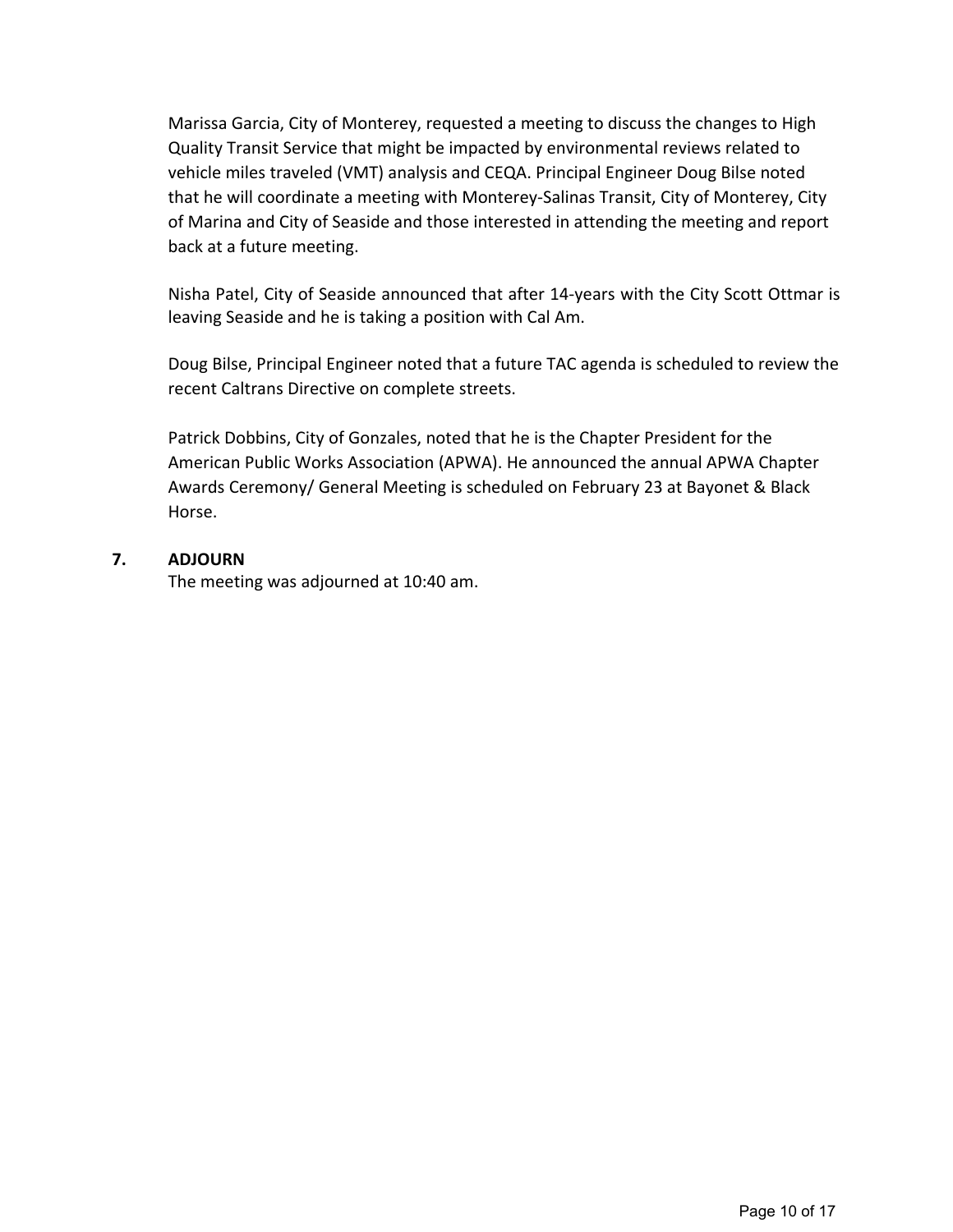

## *Memorandum*

| Subject:             | 2022 Monterey County Bike Map           |
|----------------------|-----------------------------------------|
| <b>Meeting Date:</b> | March 3, 2022                           |
| From:                | Janneke Strause, Transportation Planner |
| To:                  | <b>Technical Advisory Committee</b>     |

#### **RECOMMENDED ACTION:**

#### **2022 Monterey County Bike Map**

- 1. **RECEIVE** update on the 2022 Monterey County Bike Map Update;and
- 2. **PROVIDE** input on the working draft maps and major route changes.

#### **SUMMARY:**

Transportation Agency staff began an update to the 2022 Monterey County Bike Map Update in January 2022. The primary updates include adding new and upgraded bikeway facilities that were constructed since the 2016 Bike Map and improving the accessibility for map users at the local level.

#### **FINANCIAL IMPACT:**

Funding for the 2022 Bike Map Update includes \$16,000 of local funds in the approved Transportation Agency budget.

#### **DISCUSSION:**

The Monterey County Bike Map was last updated in 2016. The 2022 Bike Map Update will include bikeway projects that have been constructed since the previous update. Transportation Agency staff has received project information from local jurisdictions, the County, and Caltrans. Other changes to the map include:

- New route colors
- Added Regional Bicycle Wayfinding Routes as "Regional Bike Routes"
- Added Bike Parking and Bike Shops

In addition to these changes, staff will lead a discussion about adding "Popular Bike Routes" that do not currently have a bike facility. Staff will present working drafts of the updated map to the Committee for feedback and will distribute the maps for review after the meeting.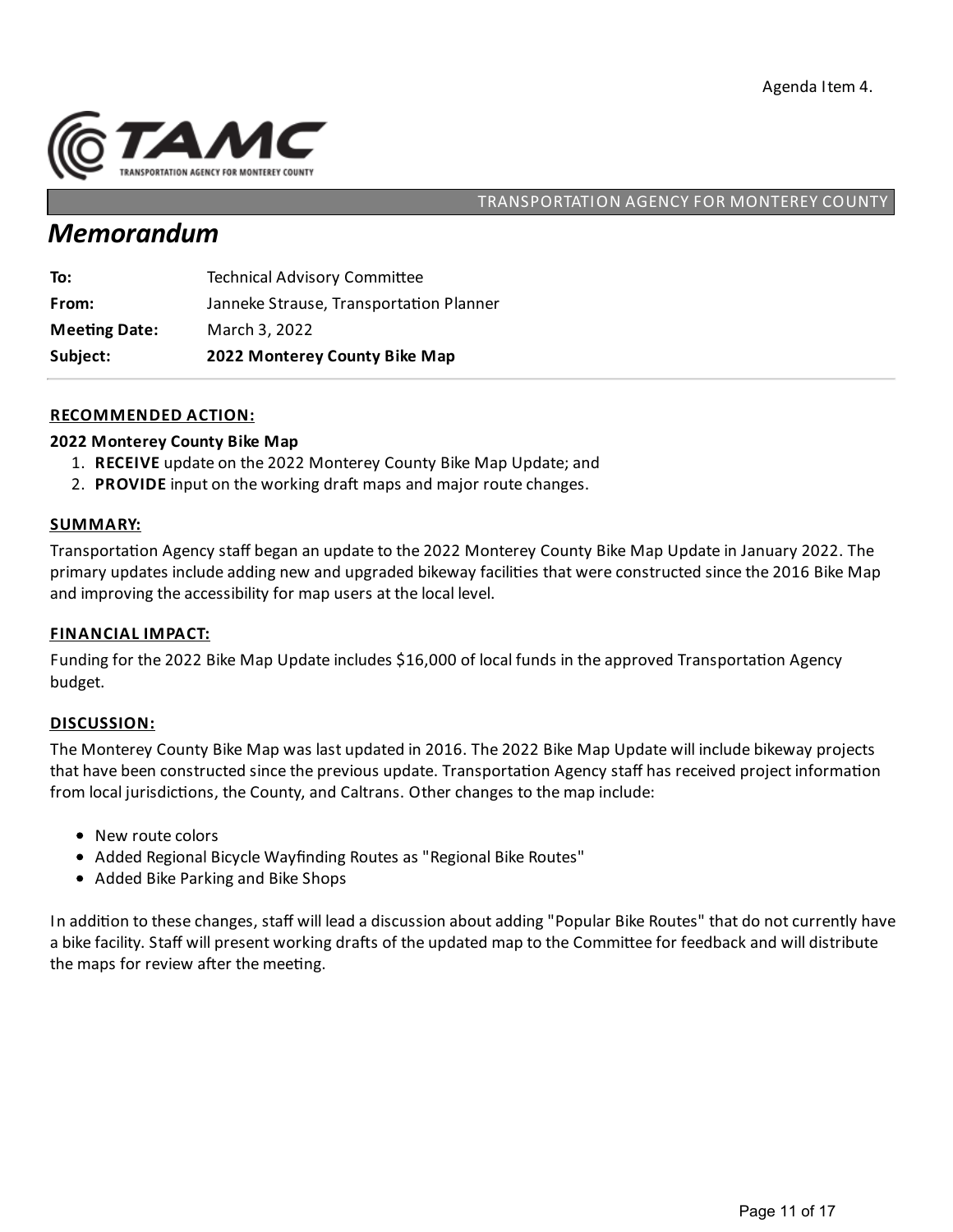

## *Memorandum*

| Subject:             | <b>State Legislative Update</b>        |
|----------------------|----------------------------------------|
| <b>Meeting Date:</b> | March 3, 2022                          |
| From:                | Christina Watson, Director of Planning |
| To:                  | <b>Technical Advisory Committee</b>    |

#### **RECOMMENDED ACTION:**

**RECEIVE** update and **PROVIDE** input as to positions on proposed state legislation.

#### **SUMMARY:**

Staff seeks Committee input on three bills proposed by the state legislature, one about electric bikes, one about environmental exemptions, and one about general plans.

#### **FINANCIAL IMPACT:**

This report does not present a direct financial impacts. The bills could have a financial impact on member agencies.

#### **DISCUSSION:**

Staff requests Committee input on the following two bills:

Assembly Bill 1909 (Friedman): "Vehicles: bicycle omnibus," would remove the prohibition of class 3 electric bicycles (electric bicycles that feature pedalassistand top off at 28 miles per hour) on a bicycle path or trailand would remove the authority of a local jurisdiction to prohibit class 1 (20 mph max speed and motor work only when pedaling) and class 2 (also 20 mph but has a throttle boost) electric bicycles on these facilities. The bill would instead authorize a local authority to prohibit the operation of a class 3 electric bicycle at a motor-assisted speed greater than 20 miles per hour. This bill also extends the authorization for an electric bike to cross an intersection to a when a "WALK" sign is displayed, unless a bicycle control signal is displayed. This bill would additionally no longer require a bicycle to be licensed and requires a vehicle that is passing or overtaking a vehicle to move over to an adjacent lane of traffic if one is available, before passing or overtaking the bicycle.

Senate Bill 922 (Wiener): "CEQA exemptions; transportation-related projects," would repeal the January 1, 2030, sunset date, to indefinitely continue an exemption from the California Environmental Quality Act (CEQA) for bicycle transportation plans for an urbanized area for restriping of streets and highways, bicycle parking and storage, signal timing to improve street and highway intersection operations, and related signage for bicycles, pedestrians, and vehicles. The bill also repeals the January 1, 2023 expiration date, to indefinitely continue a CEQA exemption for transit prioritization projects and projects for pedestrian and bicycle facilities or for the institution or increase of new bus rapid transit, bus, or light rail services on public or highway rights-of-way. Provisions relating to projects valued at over \$100 million require additional consideration for displacement of disadvantaged communities and suggest antidisplacement strategies, designs, or actions for those projects for which at least 50% of the project or projects' stops and stations are located in an area at risk of residential displacement and will have a maximum of 15-minute peak headways.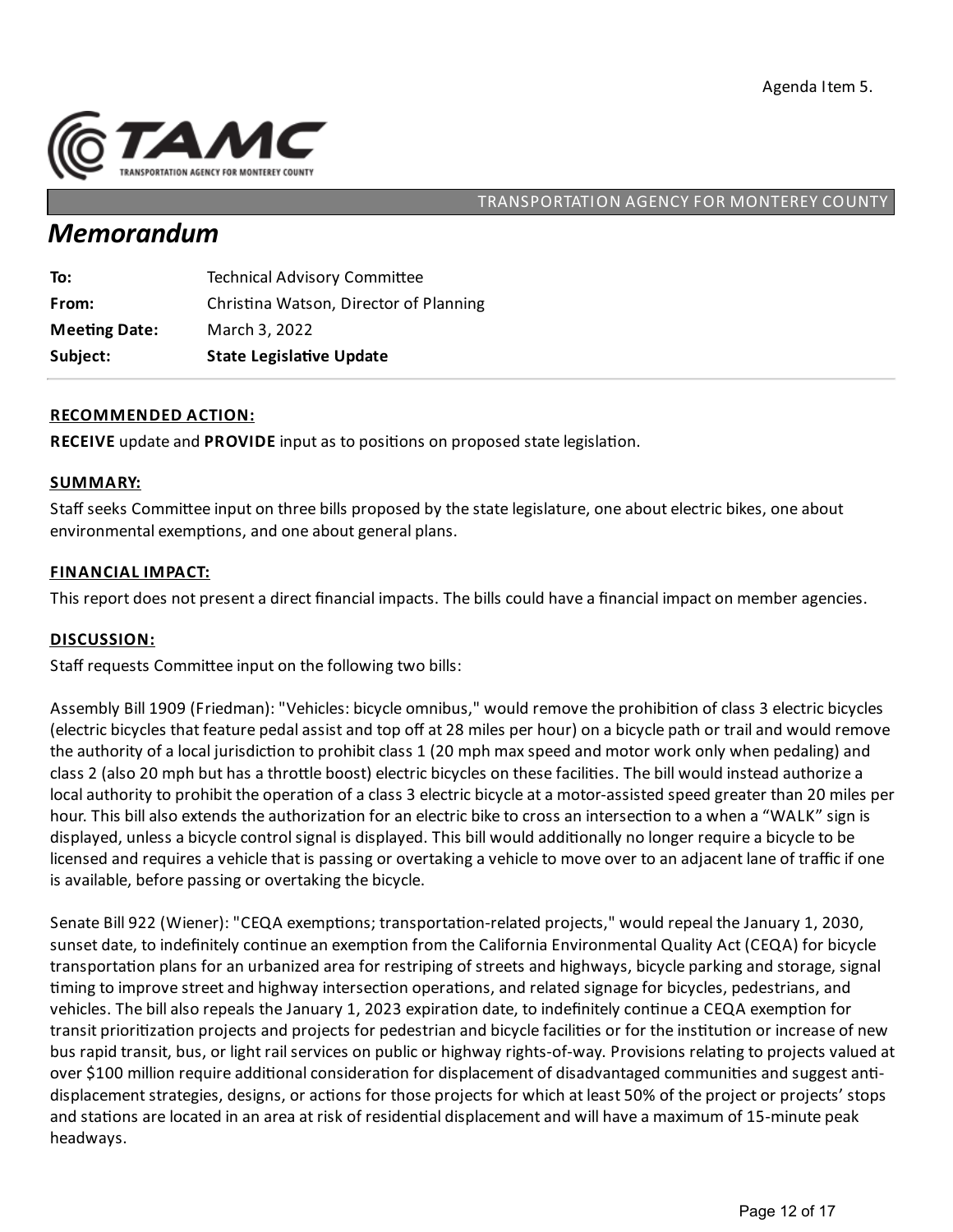Senate Bill 932 (Portantino): "General plans: circulation element: bicycle and pedestrian plans and traffic calming plans," would require the legislative body, upon any substantive revision of the circulation element, to ensure that a modified circulation element additionally includes bicycle and pedestrian plans and traffic calming plans. This bill would require a county or city to include in its modified circulation element a map of the high injury network within its boundaries and would further require a county or city to identify and prioritize safety improvements that may be implemented within 15 years that would address serious and injurious traffic collisions. This bill would increase or decrease the 15-year implementation period based on whether the measures introduced by a county or city work to reduce its percentage of traffic violence.

Links to the full bill language are online as web attachments.

#### **WEB ATTACHMENTS:**

- Assembly Bill 1909 [\(Friedman\):](https://leginfo.legislature.ca.gov/faces/billNavClient.xhtml?bill_id=202120220AB1909) Vehicles: Bicycle omnibus
- Senate Bill 922 (Wiener): CEQA exemptions; transportation-related projects
- Senate Bill 932 (Portantino): General Plans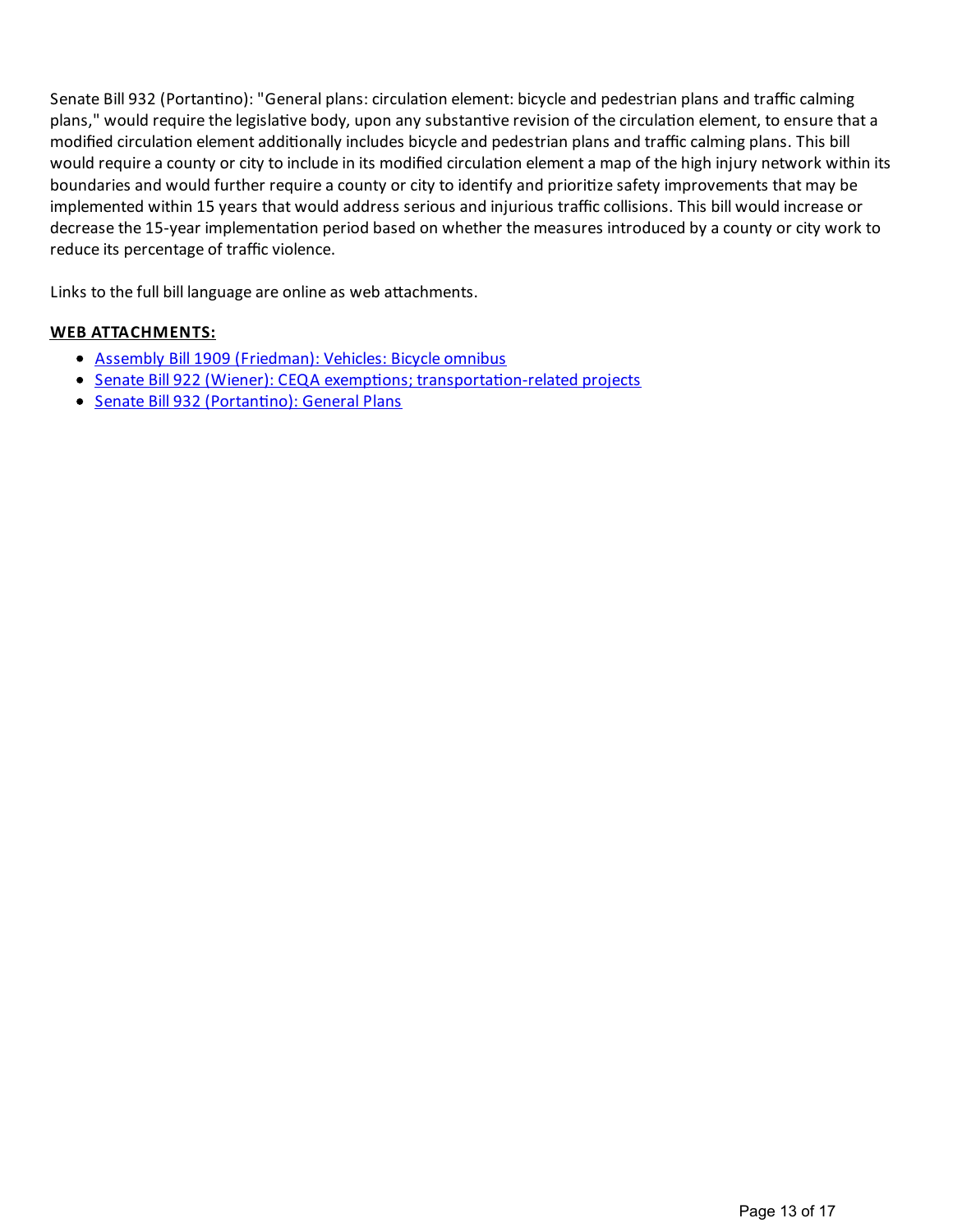

## *Memorandum*

| <b>Meeting Date:</b><br>March 3, 2022 |  |
|---------------------------------------|--|
|                                       |  |

#### **RECOMMENDED ACTION:**

RECEIVE update on 2022-2026 Metropolitan Transportation Improvement Program (MTIP) for FFY 2023 to FFY 2026

#### **SUMMARY:**

As a Metropolitan Planning Organization, the Association of Monterey Bay Area Governments (AMBAG) prepares the Metropolitan Transportation Improvement Program (MTIP), a multi-year program of proposed projects for major highway, arterial, transit, and bikeway projects. AMBAG updates the MTIP every two years and is currently preparing the MTIP for FFY 2023 to FFY 2026.

#### **FINANCIAL IMPACT:**

The Metropolitan Transportation Improvement Program is a multi-million dollar, multi-year program of proposed projects for major highway, arterial, transit, and bikeway projects. Projects that receive federal funding, such as the Active Transportation Program, need to be listed in the MTIP.

#### **DISCUSSION:**

In response to requirements pursuant to its designation as a Metropolitan Planning Organization, AMBAG prepares transportation plans and programs for the Monterey Bay region consisting of Monterey, San Benito and Santa Cruz Counties. One of these documents is the Metropolitan Transportation Improvement Program (MTIP), a multi-million dollar, multi-year program of proposed projects for major highway, arterial, transit, and bikeway projects. Each MTIP covers four years of programming and is prepared in coordination with local, state and federal partner agencies. AMBAG updates the MTIP every two years and is currently preparingthe MTIP for FFY 2023 to FFY 2026.

The federally required MTIP is a comprehensive listing of surface transportation improvement projects for the tricounty Monterey Bay Region that receive federal funds, are subject to a federally required action, and/or are regionally significant. The process AMBAG must follow when developing and adopting the MTIP is outlined at Federal statute 23 U.S.C. 450. After interagency consultation and public review/comments/hearing, the AMBAG Board of Directors adopts the MTIP. The document is then submitted to Caltrans, the Federal Highway Administration (FHWA) and the Federal Transit Administration (FTA) for their approval and incorporation into the Federal Statewide Transportation Improvement Program (FSTIP).

Changes to the MTIP between two updates can be performed through formal amendments and administrative modifications. AMBAG processes formal amendments to the MTIP on a quarterly schedule or more often, if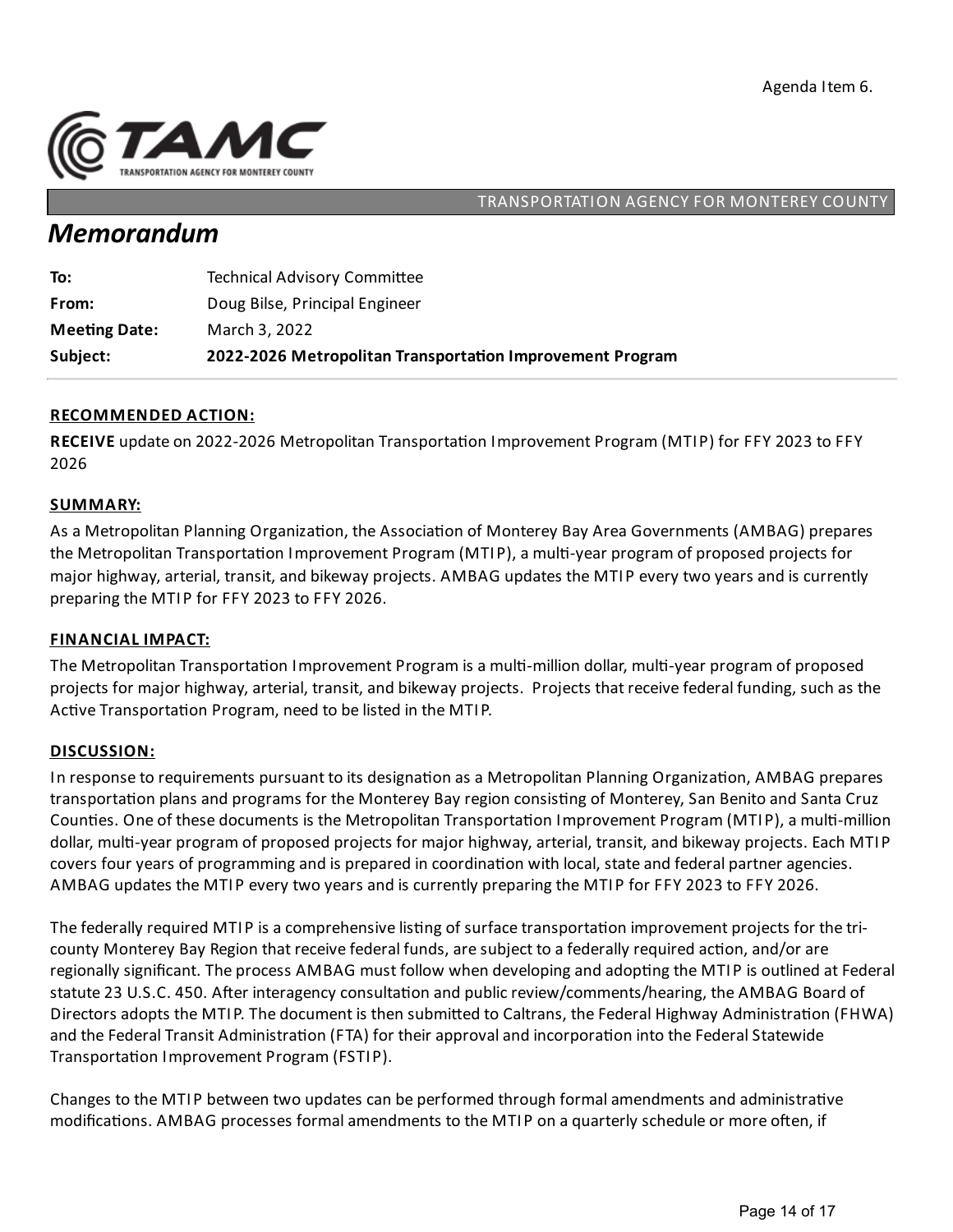warranted by special circumstances. Administrative modifications are processed for minor program revisions on an as needed basis. In accordance with the current Federal regulations, the MTIP as well as any amendments to the adopted MTIP must meet the following general requirements for a project to be approved by the U.S. Department of Transportation as a part of the FSTIP:

- 1. Projects must be consistent with AMBAG's adopted 2045 Metropolitan Transportation Plan/Sustainable Communities Strategy (MTP/SCS);
- 2. Projects must be financially constrained to reasonably available resources; and
- 3. Projects must satisfy public review/comments requirements.

AMBAG works closely with the Transportation Agency in the development of the MTIP, and Transportation Agency staff will coordinate with the local jurisdictions to update their projects in the MTIP as necessary. The schedule for the FFY 2023 to 2026 MTIP update is listed below.

### **Table 1.Schedule for the Monterey Bay Metropolitan Transporta on Improvement Programfor FFY 2023 to 2026**

|                | Tasks / Phases                                                             | <b>Responsible Party</b>         | <b>Start</b> | Finish     |  |
|----------------|----------------------------------------------------------------------------|----------------------------------|--------------|------------|--|
| $\mathbf{1}$   | Deadline to Submit Projects for<br><b>MTIP</b>                             | RTPAs/Caltrans/Local<br>Agencies | 3/14/2022    | 5/20/2022  |  |
| $\overline{2}$ | Program MTIP Projects into<br><b>CTIPS</b>                                 | AMBAG                            | 3/14/2022    | 6/17/2022  |  |
| 3              | Review of Draft MTIP by<br>RTPAs/Caltrans/Local Agencies                   | RTPAs/Caltrans/Local<br>Agencies | 6/20/2022    | 7/6/2022   |  |
| 4              | Update Final Draft (MTIP) into<br><b>CTIPS</b>                             | AMBAG                            | 7/7/2022     | 7/18/2022  |  |
| 5              | <b>Public Comment Period (Draft</b><br>also forwarded to Caltrans)         | AMBAG                            | 8/1/2022     | 8/30/2022  |  |
| 6              | Public Hearing: AMBAG Board<br>Meeting                                     | AMBAG                            |              | 8/10/2022  |  |
| 7              | Respond to Public Comments &<br><b>Finalize MTIP for Board</b><br>Approval | AMBAG                            | 8/31/2022    | 9/13/2022  |  |
| 8              | Final MTIP Approval by AMBAG<br><b>Board</b>                               | AMBAG                            |              | 9/14/2022  |  |
| 9              | MPO Submits Final FTIP to<br>Caltrans                                      | AMBAG                            |              | 9/30/2022  |  |
| 10             | MPO Posts Final FTIP on their<br>website                                   | AMBAG                            |              | 9/30/2022  |  |
| 11             | <b>FSTIP Public Participation</b>                                          | Caltrans                         | 10/10/2022   | 10/31/2022 |  |
| 12             | Caltrans submits FSTIP to<br>FHWA/FTA                                      | Caltrans                         |              | 11/16/2022 |  |
| 13             | <b>FSTIP Approval by FHWA/FTA</b>                                          | <b>FHWA/FTA</b>                  |              | 12/16/2022 |  |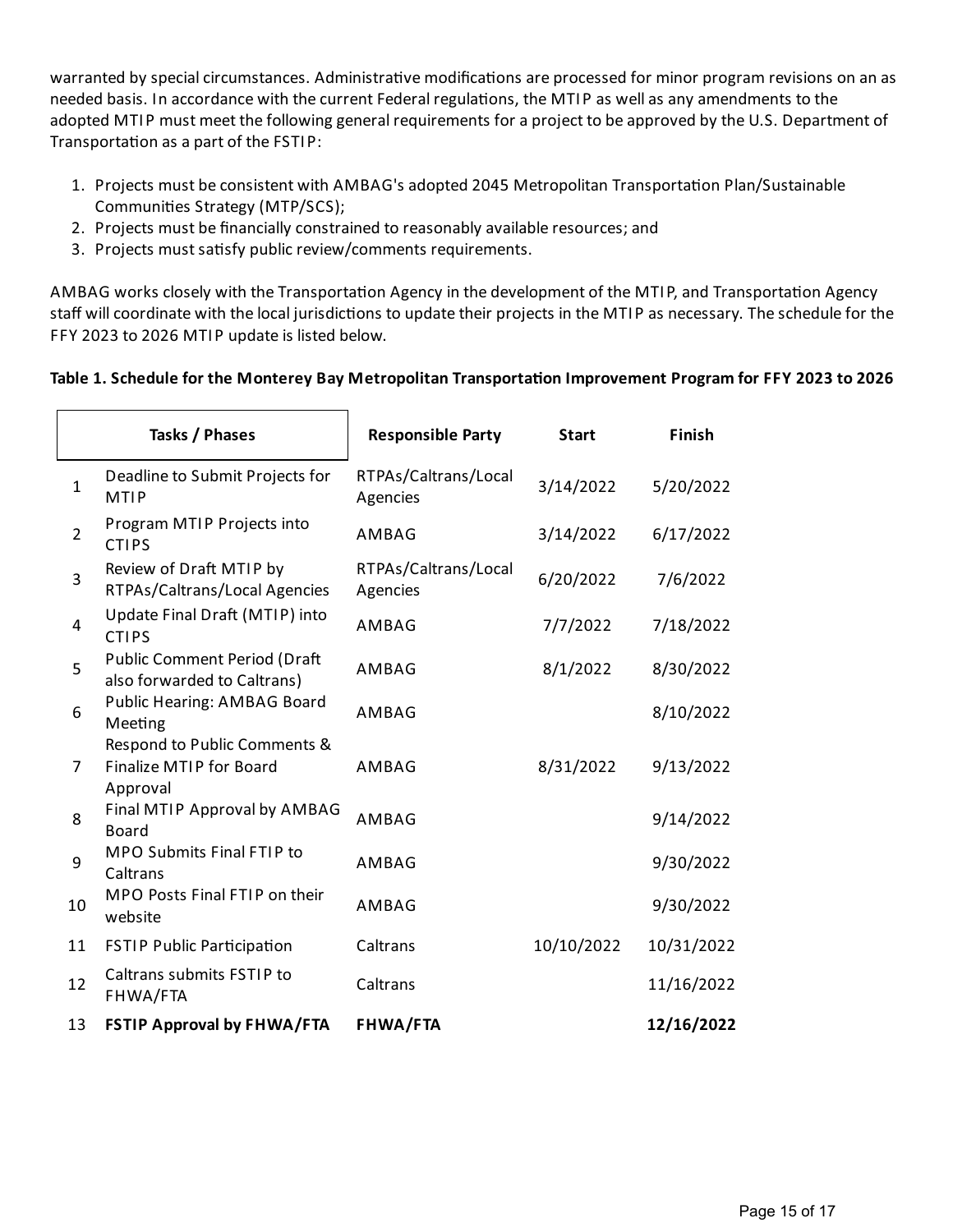

## *Memorandum*

| Subject:             | <b>Return to In-person Meetings</b> |
|----------------------|-------------------------------------|
| <b>Meeting Date:</b> | March 3, 2022                       |
| From:                | Doug Bilse, Principal Engineer      |
| To:                  | <b>Technical Advisory Committee</b> |

#### **RECOMMENDED ACTION:**

**DISCUSS** the return to in-person Technical Advisory Committee meetings.

#### **SUMMARY:**

It is recommended that the Committee discuss how and where to conduct future in-person meetings, in light of the fact that the COVID-19 pandemic State of Emergency declared by Governor Newsom, allowing the Transportation Agency Board of Directors and Committees to meet remotely, will expire on March 31, 2022.

#### **FINANCIAL IMPACT:**

None.

#### **DISCUSSION:**

On March 12, 2020, Governor Newsom issued Executive Order N-25-20, which enhanced State and local governments'ability to respond to COVID-19 Pandemic based on Guidance for Gatherings issued by the California Department of Public Health. The Executive Order specifically allowed local legislative bodies to hold meetings via teleconference and to make meetings accessible electronically, in order to protect public health. That order expired on September 30, 2021.

On September 16, 2021, Governor Newsom signed AB 361. This legislation amends the Brown Act to allow meeting bodies subject to the Brown Act to meet via teleconference during a proclaimed State of Emergency, rather than under the Brown Act's prior more narrow rules for participation in a meeting by teleconference. Assembly Bill 361 provides that if a State or local health official recommends social distancing, the TAMC Board of Directors and its Committees may meet remotely, provided that within 30 days of the first meeting after September 30, and every 30 days thereafter, the Board of Directors finds that 1) the Governor's proclaimed State of Emergency is still in effect; 2) the Board of Directors has reconsidered the circumstances of the State of Emergency, and 3) the State of Emergency continues to directly impact the ability of the members to meet in person.

The Governor's State of Emergency declaration will expire on March 31, 2022. Staff recommends that the Technical Advisory Committee discuss how to conduct future meetings pursuant to the Brown Act, in the scenario that the declaration is not extended.

The Committee's adopted 2022 meeting schedule is 9:30 a.m. on the following dates:

• January 6